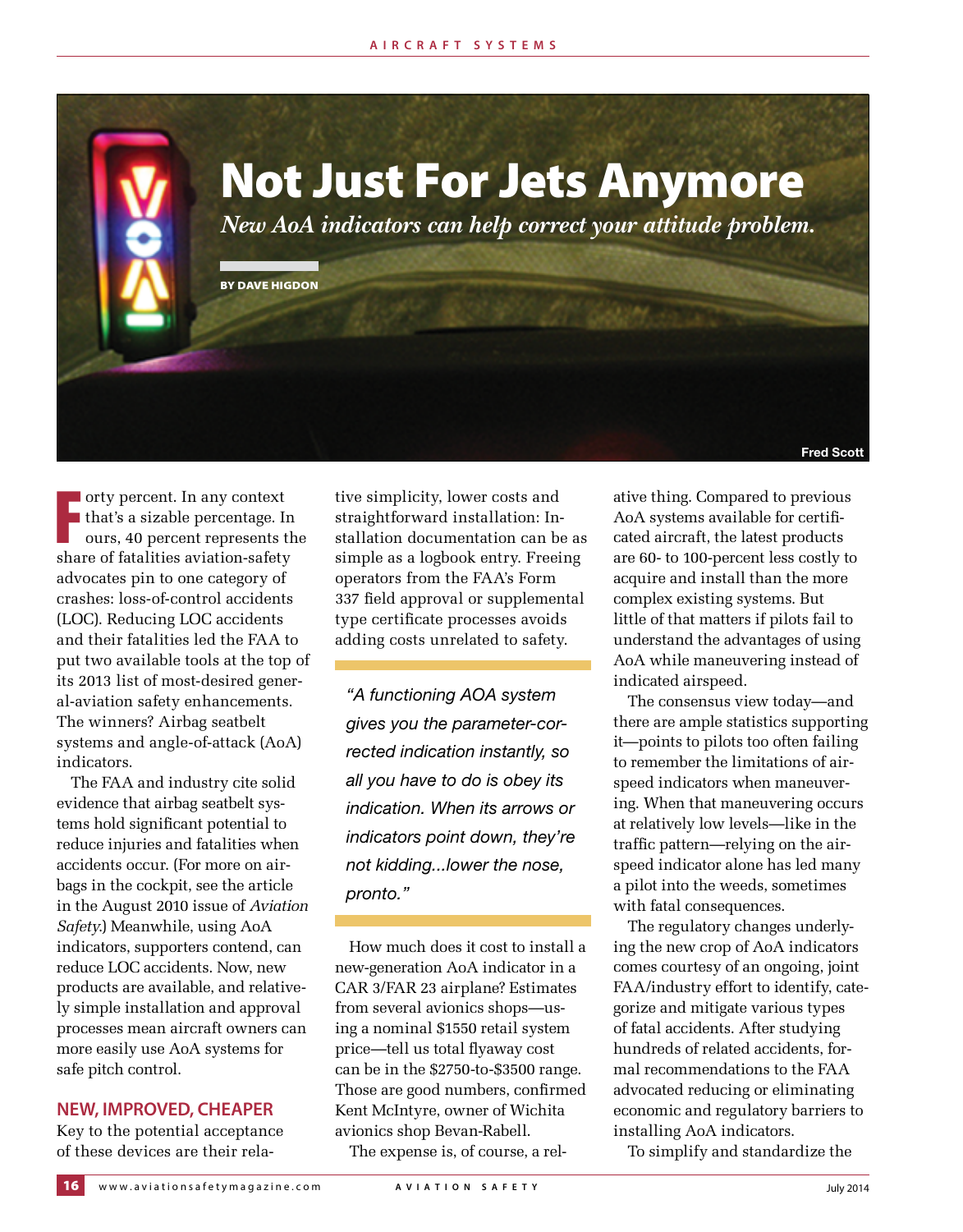### **AIRSPEED ALONE WON'T TELL YOU WHERE THE STALL IS**

Aeronautical engineers and fight-test pilots refer to the wing's angle-of-attack as the letter "alpha," typically written as the lower-case Greek  $\alpha$ . There's no Greek, however, to the basic takeaways from our primary flight training:

- **• Angle-of-attack—alpha—controls airspeed;**
- **• Power controls altitude;**
- **• A stall occurs at that alpha where airfow over the wing separates; by defnition, where lift stops.**

In practice, however, most of us use an airspeed indicator as a proxy for depicting and setting alpha. From landing-configuration V<sub>51</sub> stall at the lower end of the white arc all the way up to  $V_{\text{NE}}$  and the red line, we look for speeds that correspond to a desired pitch angle. Best-climb-rate; best-angle-of-climb; minimum-controllable airspeed; maximum maneuvering speed—those airspeeds we learn correspond to the alpha we want. In this way the ASI is a proxy for alpha.

We're also taught those speeds on the dial match the tested number only when the aircraft fies in unaccelerated, level, standard-day conditions, or rarely. In other words, the airspeed indicator doesn't compensate for anything much beyond pressure. Meanwhile, the airplane's true stall speed, we learned, varies with attitude, G-loading and density altitude. None of these conditions are refected directly on the airspeed indicator.

Increase the G loading—say, in a turn pulling 1.5 or 2 G—and stall speed increases; pull just a little more when near the wing's critical alpha and true stall speed rises quickly above aircraft stall speed, even if well above indicated Vs, and without greatly moving the ASI needle.

Make this pitch change too close too the ground to salvage? Bad things result, and they're called LOC accidents. Stalls in the pattern and on landing approach make up a majority of that 40 percent of LOC-accident fatalities. Hence the ongoing focus on increasing AoA use to help pilots avoid LOC events and, in turn, reduce LOC accidents overall.

devices, ASTM International established what it calls "functional operation and minimum performance requirements for simple systems that provide angle-of-attack information to a pilot." The standard, known as ASTM F3011-13, covers basic operation, stall indication, control accessibility and software. Yes, there is some fine print and, yes, the AoA systems installed in this manner must be used as "advisory" or "supplemental" to existing aircraft systems. Specifically, and quoting from BendixKing's documentation for its KLR 10, "The system will not be used in lieu of the airspeed indicator or aircraft stall warning system."

## **THE AOA DIFFERENCE**

So, what's the big deal? Is AoA

suddenly the new, must-have gadget in your cockpit, like Loran was in the early 1990s, or electronic charting in 2008? Yes...and no. Unlike the airspeed indicator alone, a properly calibrated AoA system always correctly reflects pitch changes, regardless of variables like airplane attitude, G-loading or density altitude. Even power changes. That's because the AoA systems meeting F3011-13 standards provide visual and aural alerts to high-alpha, low-airspeed conditions before a stall occurs.

An informal survey of militaryand corporate-trained pilots, institutional training-company instructors and safety experts indicates those with experience prefer an AoA system as a more-accurate indica-





Above, the two uppermost Alphas Systems AoA indicators pictured are designed for mounting atop an airplane's glareshield. The round display at bottom is for in-panel mounting. Each uses the same basic sensor and associated components. Other AoA manufacturers offer similar displays and an array of mounting options, as does Alpha Systems.

tion to establishing and maintaining safe pitch attitudes. But this value hinges on adherence to three conditions: accurate calibration, training specific to the system and practice.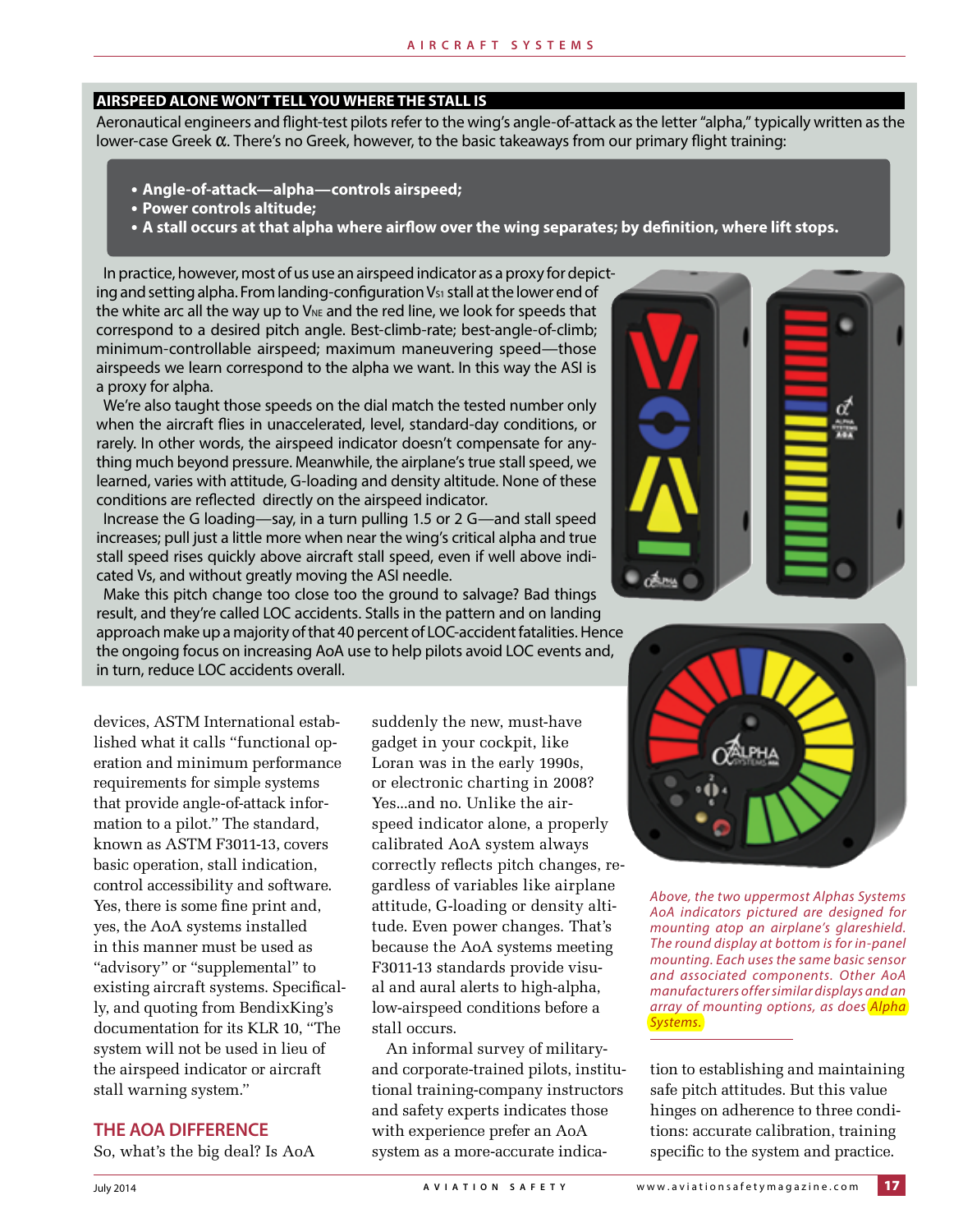

*Above, Alpha Systems' Eagle AoA kit is pictured and includes everything necessary to install, approve, calibrate and fly an AoA indicator in certificated or experimental airplanes. Various optional indicators are available from the company, as is an adapter providing HUD-like transparency.*

### **WHAT'S THE BIG DEAL?**

"To reduce the risk of inadvertent stall/departure resulting in LOC accidents, the GA community should install and use AOA based systems for better awareness of stall margin," said the General Aviation Joint Steering Committee (GA-JSC) panel report focusing on LOC accidents in approach and landing phases. That 2012 recommendation applied to both newly manufactured and existing aircraft.

A proposal was developed in 2013 and the FAA in early 2014 accepted a new industry-developed consensus standard for new AoA systems. It's known as ASTM F3011-13 and tracks with the steering committee recommendation that the agency promote AoA-system adaptation in GA with the new, simpler, lower-cost systems meeting the standard. The AoA systems approved under F3011-13 can be installed, relatively easily and inexpensively, without a feld approval or supplemental type certifcate. Install it, log it, fy it.

Alpha Systems, maker of several new and legacy AoA systems, offered up a list of reasons for installing angle-of-attack guidance, taken from a recent article in a National Association of Flight Instructors' publication. Consider these points, also mirrored by other providers and pilots who regularly fy with an AoA indicator:

- **AoA lets you know immediately whether the wing will support the aircraft or not. Put another way, it shows the reserve lift available before stall onset.**
- **At high angles of attack, accurate airspeed indications are difcult due to position error.**
- **AoA is not afected by gross weight, bank angle, load factor, speed or density altitude.**
- **AoA will indicate proper approach speeds under all conditions of weight, CG, fap position, air density, turbulence or angle of bank.**
- **AoA can instantly detect wind shear, immediately suggesting a solution. • When properly used, AoA can identify exact pitch attitude for best angle or rate of climb.**
- **AoA can also indicate optimum long-range-cruise pitch attitude.**

The sidebar on page 20 includes additional material—and links—to help you research AoA indicators and, perhaps, fnd one meeting your needs. But we'd be remiss if we didn't refer you to a BendixKing Web site, [klr10.app.bendixking.](http://klr10.app.bendixking.com/) [com,](http://klr10.app.bendixking.com/) which features a well-done application simulating the KLR 10's operation.

The goal of training is to expose the pilot to the full range of indications, alerts and warnings while learning how the aircraft responds to following and ignoring the alerts.

Former military pilots relate they use AoA to maneuver and avoid shoulder-launched missiles and dodge ground fire, without worrying about flying into a low-altitude stall. U.S. Navy pilots train to use their aircraft's AoA indication in many situations. They can instantly pitch to a best-climb angle, make precise pitch adjustments on instrument and carrier approaches and fine-tune their aircraft's in-cruise attitude to minimize fuel burn by maximizing lift. They also can use AoA to match the desired delivery angle for a gravity weapon—a "dumb" bomb, for example—a capability many of us flying personal airplanes may want from time to time but will never need.

For more mundane operations, in aircraft such as business jets and turboprops, direct-measurement AoA information is used as a data source for automated systems to help manage auto-throttle control systems, in stick-shaker activation systems and as stall-warning devices. They operate independently of airspeed indication, as well.

Numerous professional pilots told us of their preference for AoA systems when in maneuvering flight at any altitude. Several, most of them with military backgrounds, consider them valuable for everything from maximizing fuel efficiency in cruise to guarding against inadvertent high-alpha situations...at any altitude.

One pilot related the usefulness of the AoA in a Pilatus PC-12, calling it "key to safely flying maximum-performance maneuvering." An active charter pilot noted he stays sharp using an AoA for climb and approach control by occasionally, for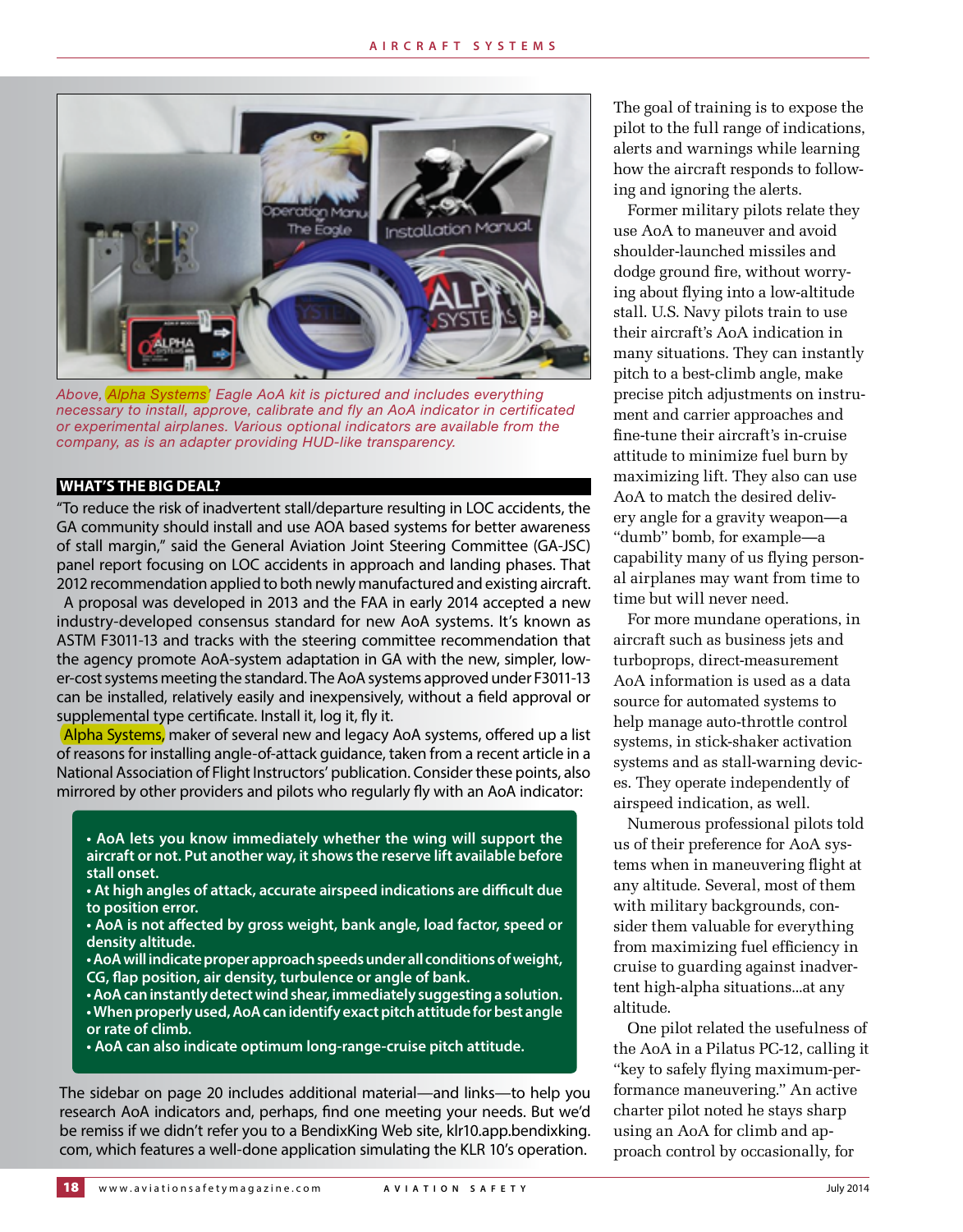#### **THE AOA INDICATOR AT WORK**

As an example of how AoA systems perform, consider the table at right, adapted from BendixKing's Pilot's Guide for the KLR 10 lift reserve indicator. First introduced in 2013 and initially only for experimental and non-certificated aircraft, the KLR 10 now is available for any CAR 3/FAR 23 airplane, along with offerings from Alpha Systems and Garmin. All three product lines meet the consensus standards of ASTM Standard F3011-13, so they display and behave similarly.

Once calibrated and in operation, the KLR 10 and similar devices display an optimal cruise angle and an optimal approach angle and also advise when the alpha starts to cut into the aircraft's lift margin. The color coding and audio annunciation capability AoA indicators provide should be self-explanatory: Try to fly to the blue donut when landing. Any higher AoA will be reflected with some red; a lower AoA will bring yellow.

his own training, covers the ASI and flies solely on the AoA. Never, of course, on a revenue flight.

### **VOICES OF EXPERIENCE**

Among the suggestions AoA-experienced pilots and instructors offered came these pearls, most of them suggested as training steps while flying with a safety pilot and all of them for use only after completing the system's prescribed calibration process:

1—Start simply, slowing the aircraft a knot per second while maintaining altitude, then watch how the AoA indicator behaves as airspeed deteriorates, all the way through and past the stall-warning system response.

2—Watch the AoA indication change as you recover from the stall and make a note of how early the AoA system started suggesting a pitch-down action.

3—Flying at a safe-for-recovery altitude, practice pattern work (well out of a real traffic pattern, please), repeating the above exercises while maneuvering through the turn from downwind-to-base and from base-to-final. Note how the AoA indicator starts alerting you well ahead of when the ASI needle nears the airplane's published stall speed. Continue tightening the turn until the AoA indicator reaches maximum alert and the aircraft stalls in the turn. Note that the airspeed indicator remains above the stall-speed mark and the stall horn remains silent. Now, cover the ASI and consider it "INOP" for the remainder of the session.

4—Practice using the AoA to establish climb angle independent of the ASI, then practice again during a rejected-landing exercise and watch how quickly pitch can approach critical alpha when transitioning back to

| <b>SEGMENT</b> | <b>CONDITION</b>                                                                                                                                |
|----------------|-------------------------------------------------------------------------------------------------------------------------------------------------|
|                | Green Bar with no other segments<br>indicates Cruise set point, (lots of<br>lift).                                                              |
|                | Single lower Yellow Bar with no<br>other<br>segments<br>indicates<br>slowing/moderate AOA.                                                      |
|                | Double Yellow Bars with no other<br>indicates<br>segments<br>pattern<br>entry/increasing AOA.                                                   |
|                | Single upper Yellow Bar with no<br>other segments indicates Base<br>leg/increasing AOA.                                                         |
|                | Single upper Yellow Bar with<br><b>Blue lower Half Circle indicates</b><br>Final/slightly fast.                                                 |
|                | <b>Blue Circle / Donut with no other</b><br>segments indicates Optimum<br>Alpha Angle (AOA).                                                    |
|                | Single Red Bar with Blue upper-<br><b>Half-Circle</b><br>with<br>other<br>no l<br>segments indicates<br>slightly<br>slow/below OAA.             |
|                | Red Bar with inverted Red<br>Chevron with no other segments<br>indicates too slow (level 1) KLR 10<br>annunciates "Check AOA".                  |
|                | Red Arrow with inverted Red<br>Chevron with no other segments<br>indicates too slow (level 2) and<br>KLR 10 annunciates "Caution.<br>Too Slow". |
|                | Flashing Red Arrow, with<br>no<br>other segments indicates critical<br>and KLR 10<br>AOA (level 3)<br>"Too slow! Too<br>annunciates<br>slow!"   |

climb from the landing attitude, one of the culprits in the LOC accident stats.

5—Spend some time working the opposite direction nose-low situations—to gain experience with the AoA system suggesting you pull up.